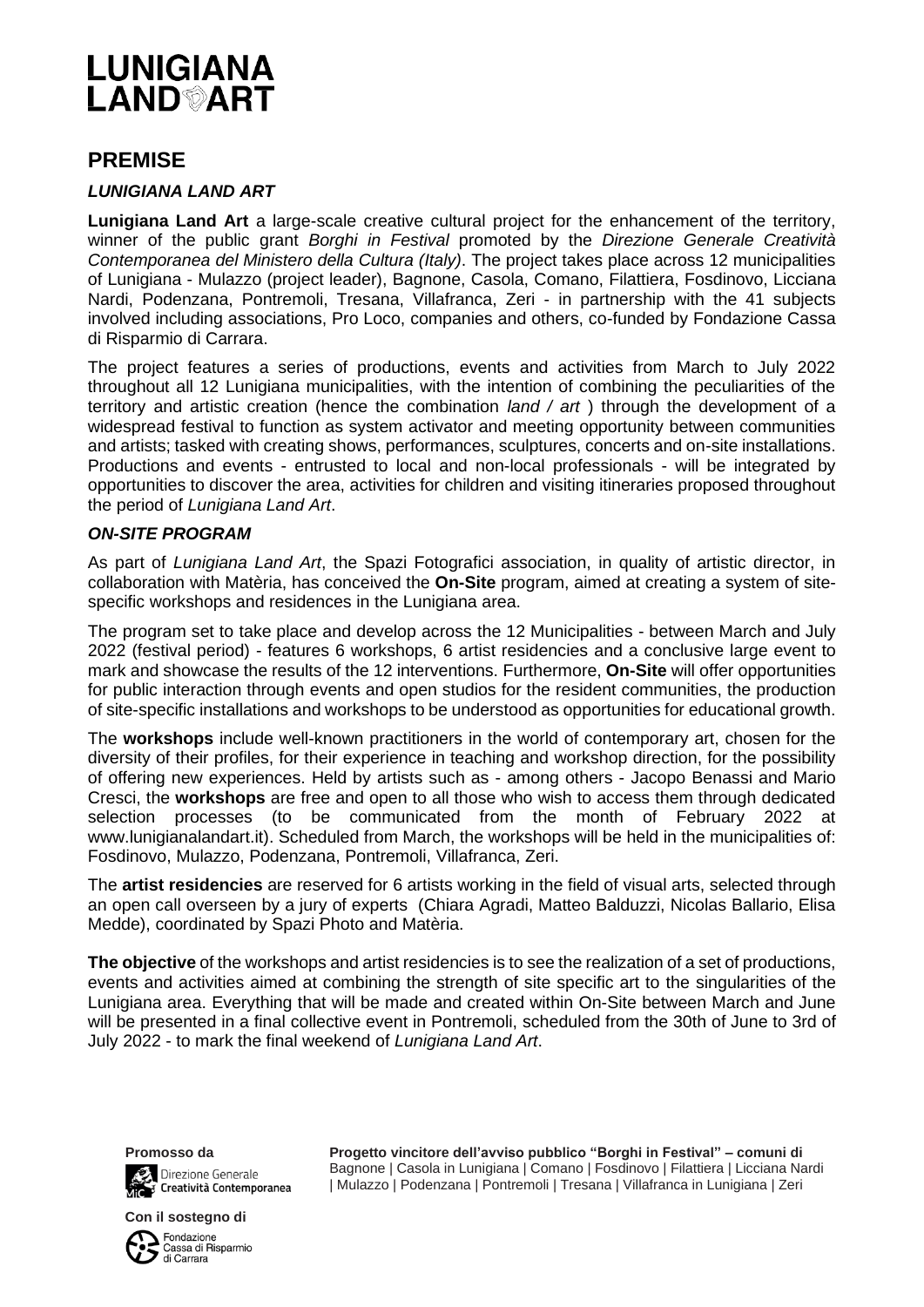## **ON-SITE / ARTIST IN RESIDENCE OPEN CALL**

### **1. SUBJECT**

As part of the **On-Site** program, Spazi Fotografici, in collaboration with Matèria, is promoting a call, open to all and free of charge, aimed at selecting **6 artists or collectives**, invited to spend a period of residence in 6 Lunigiana municipalities (Bagnone, Casola, Comano, Filattiera, Licciana Nardi, Tresana) between March and June 2022.

The artists or collectives, selected by a jury of experts in the field, will work in the assigned territories in order to produce a *site specific* body of work or artwork within the municipality hosting the residency; to be promoted online/offline as well as in the final event.

### **2. OBJECTIVES OF THE OPEN CALL**

The **On-Site** open call aims to support 6 artists or collectives, offering them the opportunity to explore and produce an original work of art in accordance with complex and stimulating contexts such as the territories and communities of Lunigiana.

At the same time, the artists and collectives are being asked, as well as the artists who will hold the workshops, to work in dialogue with the places, spaces, and communities in order to create a local dialogue through giving back events, open studios and site-specific installations.

The selected artists are tasked with the challenge of working in close relationship with the territory, with the objective of exploring and producing new ideas, by testing contemporary art's paradigms against a very specific context such as the one of Lunigiana.

The results will be presented in Pontremoli during the last weekend of *Lunigiana Land Art*.

### **3. WHO IS THE OPEN CALL FOR?**

The open call is open to **6 artists / and or collectives**, working with visual arts through any type of media or technique.

There are no age, location or geographic origin limits, however, meetings and presentations will be mainly conducted in Italian .

For each artist, only one application is allowed, whether it is from a collective or a single artist. In the case of collectives it will be necessary to indicate the name of a contact person.

### **4. HOW TO PARTICIPATE**

The selection round, which is open and free of charge, requires the following documents in PDF format to be sent:

- **PDF 1**: The application form, signed indicating the acceptance of the conditions set out in the announcement with an attached digital copy of 1 valid identification document (*annex application form*)
- **PDF 2**: Professional resume and portfolio, with links to relevant files and websites
- **PDF 3**: Cover letter motivation for participation (max 1000 characters)

These PDFs must be sent to the artistic director of the project no later than 11.59 pm on 21st February 2022 (deadline). The upload must be unique and must be **done through this dedicated link**: [https://www.dropbox.com/request/nyTtBBxP49tm0C3OIQ2a.](https://www.dropbox.com/request/nyTtBBxP49tm0C3OIQ2a)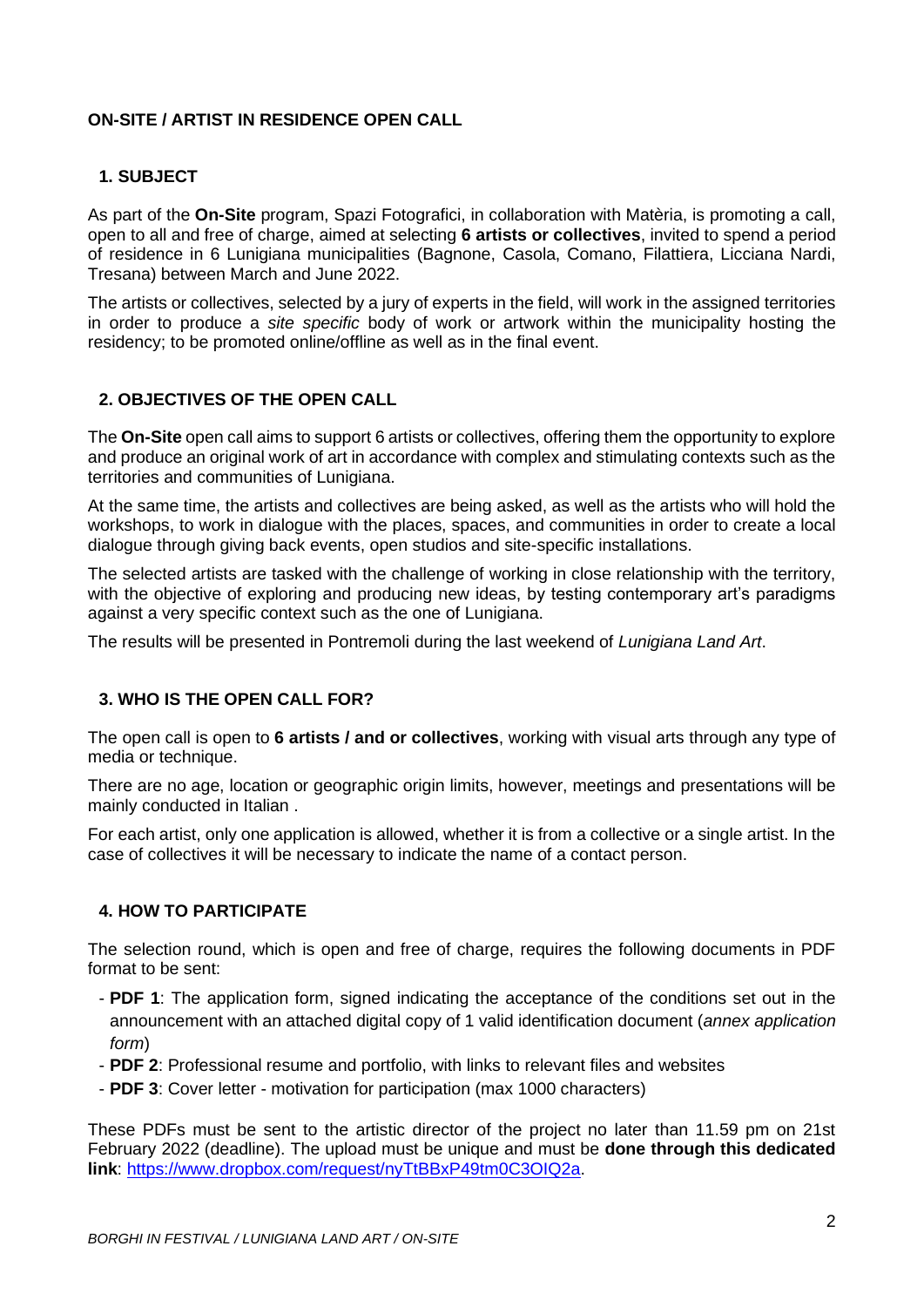Under penalty of exclusion from the open call, each PDF (1, 2, 3) must meet the following requirements:

- Contain all the materials indicated in the previous paragraph;
- Be renamed as follows: SURNAME\_NAME\_DATE SENT\_PDF NUMBER X (*replace the X with the number of the relative pdf*);
- clearly indicate any attachments and links to audio/video work (max. 3) to be viewed separately from the pdf with reference to the name/content of the attachment and/or link;
- have a maximum size (total of all uploaded documents: PDF 1, 2, 3) of 7 MB

For information and assistance, you can write to [opencall@lunigianalandart.it](mailto:opencall@lunigianalandart.it) with the subject "**ON-SITE RESIDENCY APPLICATION"** no later than February 17, 2022.

Applications and documents sent by other means than those indicated in the open call will not be considered. The team will register each application upon receiving the files in Dropbox; such files will be considered final. Multiple submissions or subsequent replacements or further corrections will not be allowed. Candidates will receive an email within 24 hours of receiving the material, therefore they are invited to check their mailbox (including spam) to avoid problems of failed delivery for which the artistic direction does not assume responsibility.

Participation in the open call is open to all and free of charge.

*NB Application materials are also accepted in English*

### **5. DEADLINE AND TIME FRAME**

Applications, prepared in accordance with the terms set out in point 3, must be received no later than **11:59 p.m.** (Italian time) on **Monday, February 21st, 2022.**

The deadline for submitting applications shall be considered in relation to the date and time of receipt, validated by a confirmation email, by the administration office.

The names of the winners will be made public by the **28th February 2022** through all the media channels of *Lunigiana Land Art* and subsequently in the press.

### **6. COMMITTEE AND SELECTION CRITERIA**

The evaluation of the applications and the selection of the artists is the responsibility of an evaluation committee formed by professionals and experts in the field, coordinated by the curatorial team of On-Site and represented by the municipality of Mulazzo, as leader and representative of the 12 municipalities of the project *Lunigiana Land Art*.

The Evaluation Committee is made up of:

- Chiara Agradi (Storica dell'arte e curatrice)
- Matteo Balduzzi (Curatore)
- Nicolas Ballario (Critico d'arte e curatore)
- Elisa Medde (Curatrice)

The committee will operate on the basis of the fundamental objectives set out for the open call and will identify the winners by evaluating the suitability of the candidates by looking at the specific profiles in relation to the traits of the territory they will be operating on. The committee, whose judgment is binding and unquestionable, will also assign each artist to the place of residence, selected among the 6 Municipalities mentioned in point 1.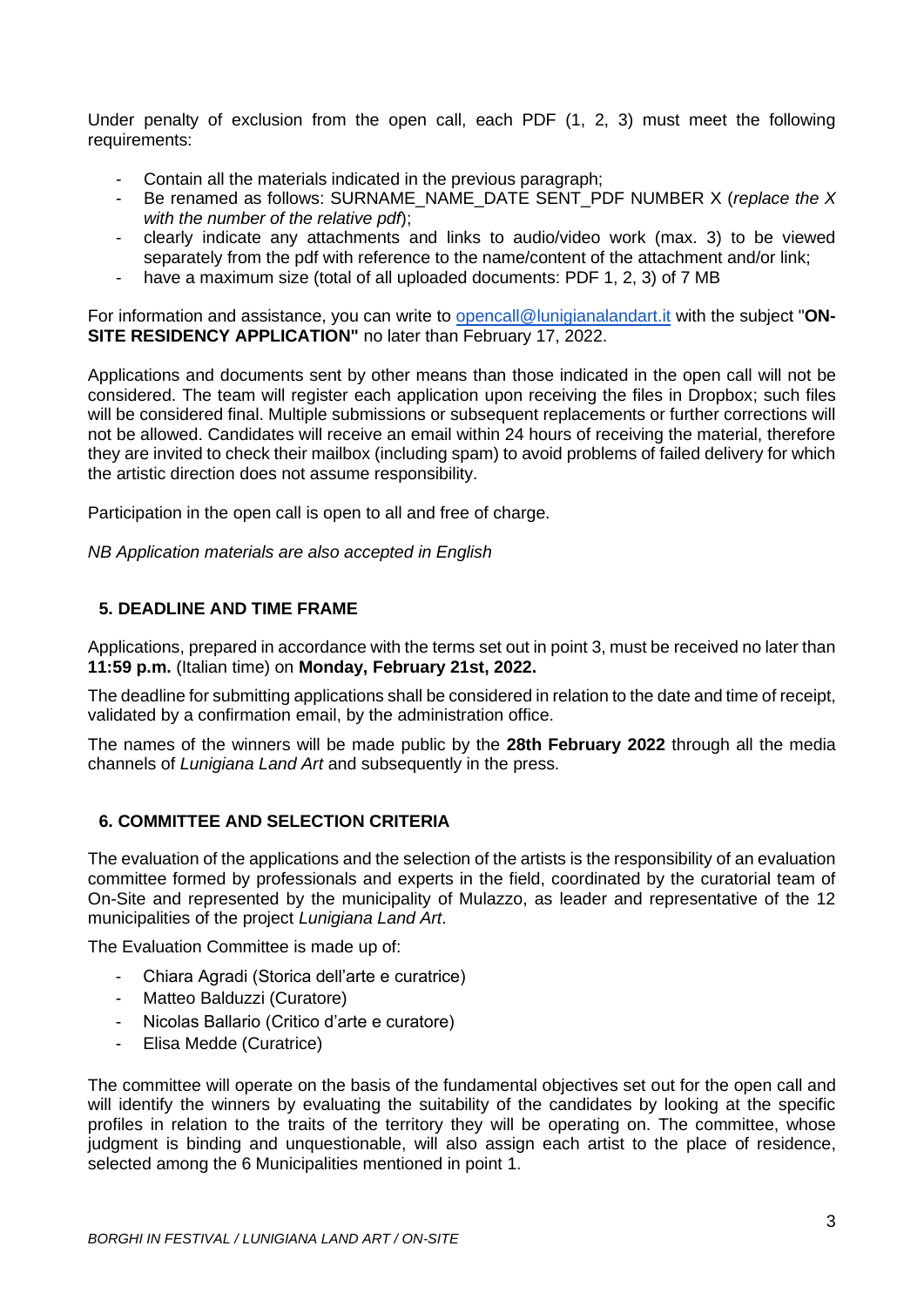The *Lunigiana Land Art* team will inform the winners of the open call directly and will simultaneously publish their names on the website [www.lunigianalandart.it.](http://www.lunigianalandart.it/) The winners will also be promoted through the channels of partners and entities involved, as well as through the press.

Any additional information about the open call will be published on the site [www.lunigianalandart.it.](http://www.lunigianalandart.it/)

There are no rankings. Individual judgments, comments and / or reasons will not be released. In the event of withdrawal and / or the impossibility of carrying out the residency by one or more of the winners, the committee reserves the unquestionable right to appoint other beneficiaries from the shortlist of candidates. The committee reserves the right not to assign or schedule one or more residencies at its own discretion, in case the applications are not considered adequate to the terms of this open call.

# **7. LOCATIONS AND LOGISTICS**

The **municipalities** chosen for the residences are: Bagnone, Casola, Comano, Filattiera, Licciana Nardi, Tresana.

The residencies will be scheduled during the period between March 25th, 2022 and May 28th, 2022, according to a calendar that will be made available starting from January 24th, 2022 (throughout this period the residencies will have a cadence crafted to fit next to the 6 workshops included in the project).

Each winner will be hosted for a first period of 7 days in the Municipality assigned according to the calendar and for a second period of a further 7 days to be considered either consecutive or not, according to the needs of the artist/collective.

Any variation is to be agreed upon with the artistic directors, based on the availability granted by host organizations, accommodation facilities and the overall schedule of *Lunigiana Land Art*.

In all cases, the artist in residence must provide following:

- the production of 1 work to be displayed as a site-specific installation/intervention
- the organization of a 1-day open studio to share the development of the residency with the local community
- The presentation of his/her work during a single event to be organized with the artistic direction in a mutually agreed upon period

In each phase, the artist will be supported by one or more tutoring sessions with members of the jury and will be in continuous communication with the artistic directors.

Given the complexity of the territory, artists are required to be able to organize their own transportation in complete autonomy (preferably have their own car).

# **8. PRODUCTION AND OUTCOMES**

Each selected artist / collective will be tasked with working in the assigned Municipality for the production of a work to be displayed as a site-specific installation/intervention.

Each selected artist / collective will work with their own professional technical equipment and will have to produce what is requested in full autonomy; the installation may be set up within the residence or at a later stage but not later than 14 days from the end of the residence itself and always in agreement with the artistic direction/director.

All installations as well as any documentation materials (mandatory in the case of ephemeral or performative productions) must remain available and viewable in the municipality hosting the residence until the end of the *Lunigiana Land Art* schedule (indicated on July 9th, 2022, according to public notice "Borghi in Festival").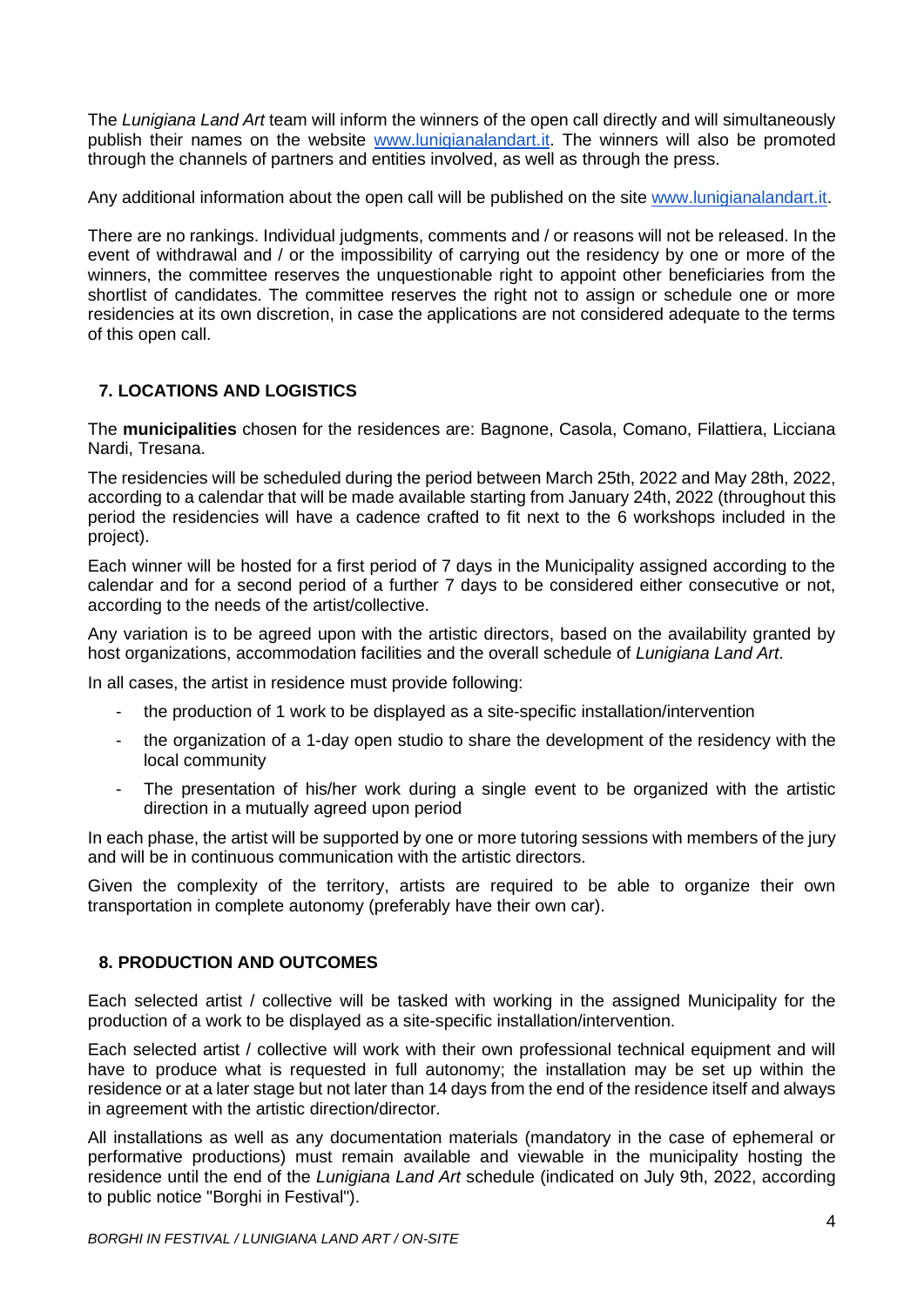Any extension of the exhibition beyond the deadlines set by the festival, be it temporary (eg. the entire summer 2022) or permanent, will eventually be agreed upon between each artist and the host municipality and is therefore not to be considered part of the event past its final date.

The works created will remain the property of the winners, who will regain possession of them at the conclusion of what is provided for in the open call.

The artistic director will undertake, where possible, to promote visibility initiatives for the *On-Site* project as well as any agreements to be stipulated between the single municipality and the artist in order to prolong the stay as much as possible and therefore the promotion of the installation/work produced.

The removal of the works as well as any operations concerning the restoration of the spaces are to be considered within the production budget of artist.

### **9. FINAL OUTCOME: CONCLUSIVE EVENT LUNIGIANA LAND ART**

Following the residences, the 6 winners will be promoted for the full duration of the festival through dedicated initiatives, special spotlights and online promotion. They will be also invited to participate in the final weekend of *Lunigiana Land Art* held **from 30th June to 3rd July 2022** in Pontremoli, curated to have a wide array of events and meeting occasions aimed at depicting and showcasing the project in its complexity.

In particular, the 6 artists will be involved in presenting their work, to be shown in presentations, events and meetings between curators, guests and artists who are also part of the *On-Site* program. During the same weekend, a selected documentation of the outcomes tied to the residences, workshops and, the full scope of the *Lunigiana Land Art.*

The final showcase and the narration of the experience, will be produced in video / photographic form and will be curated by the artistic directors in collaboration with the members of the jury. The artistic directors will also be responsible for curating the video / photographic documentation itself, special services and online promotion initiatives. Any subsequent promotion will be agreed with the artist at a later date.

The weekend program will be published by March on the *Lunigiana Land Ar*t website.

# **10. BUDGET, BENEFITS AND TERMS OF DELIVERY**

Each winner will receive a budget of **€ 6,500.00** (tax and expenses included)

This budget will be divided as follows:

- 3,700 Euros for production costs useful for carrying out the site-specific installation foreseen in the host Municipality and / or, where necessary, related documentation products of the work
- 2,500 Euros as Compensation including FEE + reimbursement for travel and food expenses to be incurred during the residency
- 300 Euros for the reimbursement of travel expenses for participation in the final weekend of *Lunigiana Land Art*

All production costs of the works are included in the budget, including any installation costs, permits, certifications.

Also included are any costs for dismantling and restoration operations, where the need arises and with the exception of any agreements following the announcement to be stipulated between a single host Municipality and a single artist.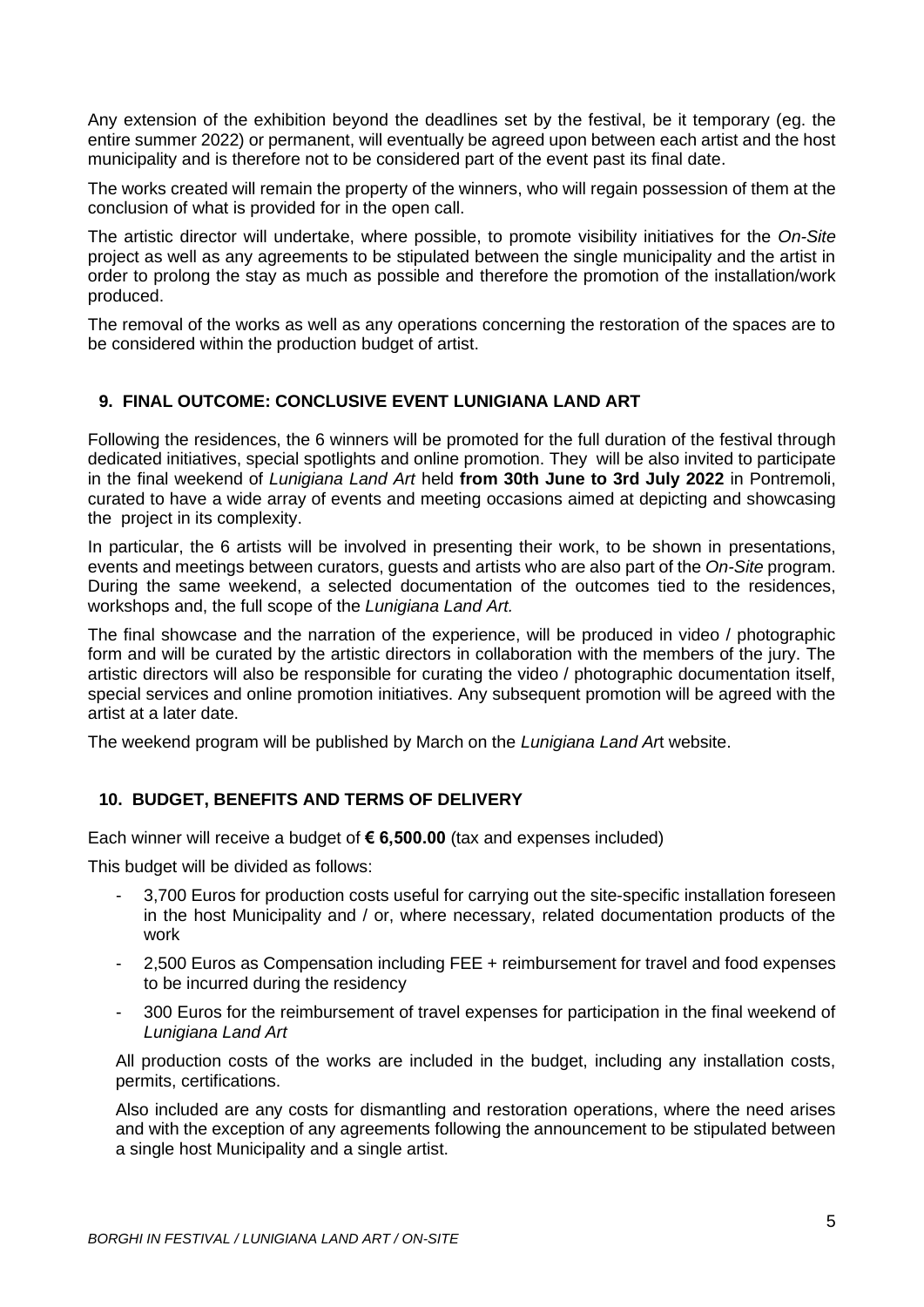All other costs incurred for the project (e.g. travel necessary for research and production within the territory) and not mentioned here, as well as the stipulation of accident insurance during the envisaged period of residence, remain at the expense of the winners.

The estimated budget will be paid to each winner by bank transfer by the Municipality of Mulazzo according to the binding methods indicated in the subsequent letter of attribution to each person.

Winners must confirm their acceptance indicated on the entry form no later than 2 days after receiving notice of the residence assignment.

The sum will be paid to the winners in 2 installments, a down payment and balance of 60% and 40% of the total respectively. The payments will be made at the beginning of the residency and at the end of the production, with a commitment to carry out the entire program foreseen by the On-Site project. This commitment will be verified by the artistic direction/director and evidenced by the final form of the work created and its related documentation. Failure to comply with the conditions set out and accepted will result in the cancellation of the budget and the repayment of compensation already received.

If the applicant is part of a collective, the application of the individual artist will be accepted and he/she will be the sole beneficiary of the budget, except in the case of an association.

Each winner will be required to issue requiar tax documentation (e.g. invoice).

The accommodation and work space / open studio provided for the residence are guaranteed by the artistic directors of *Lunigiana Land Art*. The same will offer the artists necessary support and due assistance.

The artistic directors will cover board and lodging for participation during the final weekend of *Lunigiana Land Art* according to the terms communicated at the moment of the assignment of the residence.

### **11. PROCEDURES AND CALENDAR**

Dates:

● 17th January 2022 at 12 noon (*live streaming*):

LLA project press conference with launch of the On-Site open call for artist residencies

- 23rd January 2022 at 9 pm (*online meeting*): presentation of the open call and the On-Site program
- 21st February, 2022 11.59 pm: open call deadline and start of the selection process
- 28th February 2022: announcement of the winners with online results publication

In the days immediately following the publication of the results, budgets will be assigned according to the terms of commissions / residences and agreed times and methods of the individual residences. In the days between 30th June – 3rd July 2022 the artists are invited to participate - according to times and methods to be defined later at a later date - to the final event/showcase of the *Lunigiana Land Art* project.

# **12. COMMUNICATION**

Upon publication of the results of the open call, as well as in the subsequent phases of the project, the winners are invited to promote *Lunigiana Land Art* through their web and social channels.

During and at the end of the residency each artist is asked to share with the artistic direction a selection of digital files of the works produced and/or documentation pertaining to the residency.

Every activity mentioned will be supported by the documentation, support and promotion provided by the artistic directors of *Lunigiana Land Art.*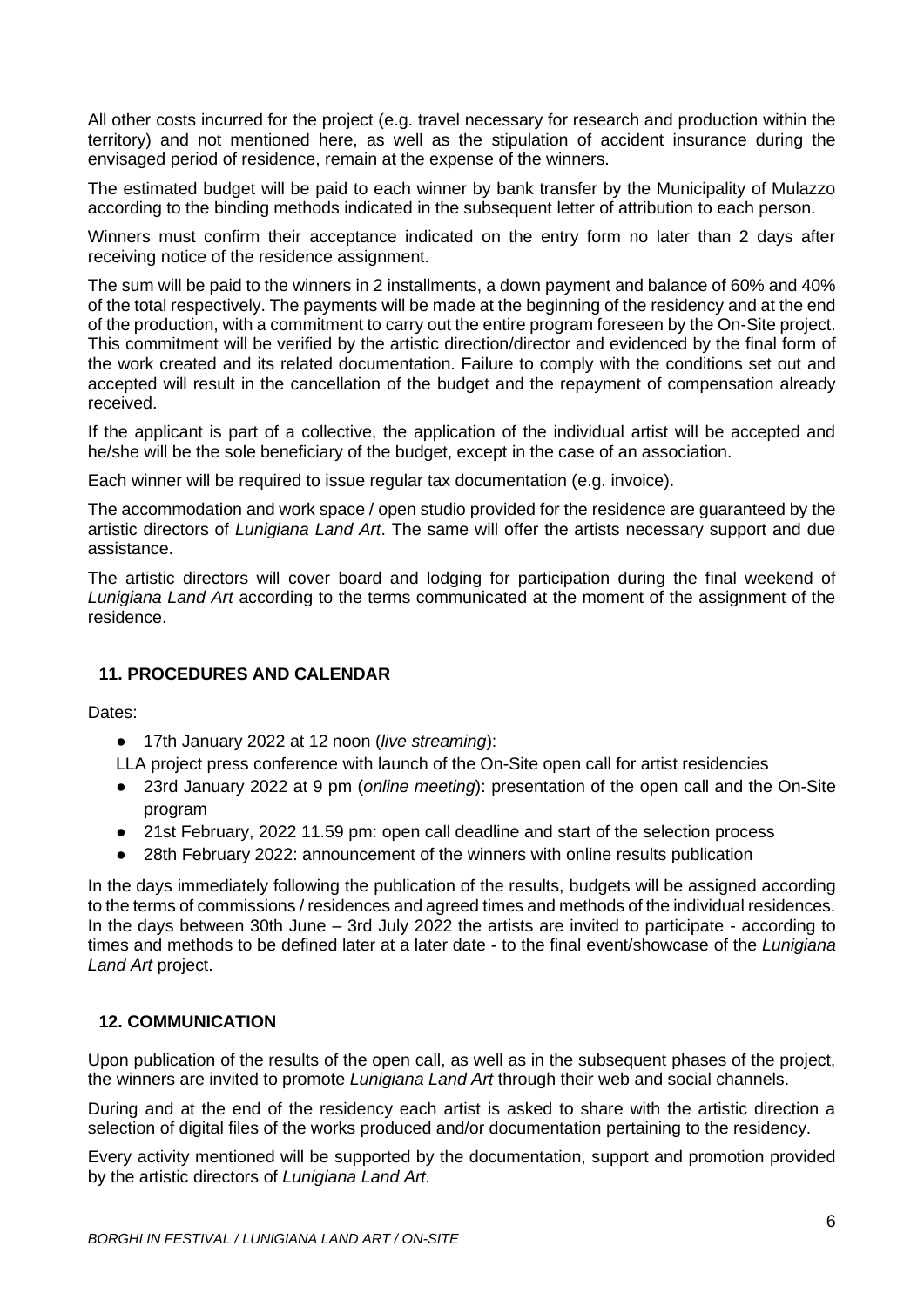Specifically, *Lunigiana Land Art* will promote - through online/offline communication such as, but not limited to, social campaigns and initiatives, publications, press services, etc. - the work and the profile of the artists from the start of the residency onwards, alongside the work and profile of the artists from the moment of their announcement up until the final showcase and event.

Included within the *Lunigiana Land Art* project are a series of tailored video and photographic productions aimed at documenting the experience of each residence.

Part of these productions will be presented during the final weekend of *Lunigiana Land Art*, which will also have a dedicated video/photo production team.

# **13. RIGHTS AND USE OF WORKS**

a) The selected artists, by participating in the open call and in the On-Site residencies, agree to leave the works produced within the residencies on display for the entire duration of *Lunigiana Land Art*, i.e. until July 9th, 2022, the end of the project.

b) Each artist/collective grants the use of the digital files of the works and/or the documentation of the works free of charge to the artistic direction team, the lead municipality and the municipality of reference. The files must be delivered at the end of the residency, in high resolution, free of rights, for any kind of online/offline use related to the promotion and dissemination of the *Lunigiana Land Art* initiative throughout 2022. Any subsequent promotional actions will be re-agreed. No other uses are planned unless agreed upon in advance with the collective/artist. All credits will be present in each use to respect the intellectual property and copyright of the works (of the collective / artist).

c) The artists must guarantee to have the release forms for all subjects filmed in the works produced on location.

d) The artistic direction guarantees the winners the respect for the authorship of the works in all phases and not to make interventions that alter their original nature.

e) The artistic direction declines any responsibility for the use, by the winners, of works created by third parties covered by copyright or other rights, without the authorization of the original author.

f) The winners of the open call authorize the free and royalty-free use of documentation images / videos made during the period of preparation, residency and showcase, for the promotion of the project, its institutional communication and any publications related to *Lunigiana Land Art*.

### **14. DATA PROCESSING AND DETAILS**

a The data collected will be processed, including by computer, in accordance with the discipline of the EU Regulation 2016/679, in the manner and for the purposes indicated in the information available at [www.lunigianalandart.it.](http://www.lunigianalandar.it/)

b) The communication of personal data is mandatory for participation in the open call. Similarly, each winner is asked to send, upon assignment and confirmation, the materials useful for the communication of the winners, namely: a short biography (max. 500 characters) and their portrait.

c) Any eventual translation of the present announcement of the open call in any language has only informative value, in case of controversy the text in Italian will be valid.

### **15. INFORMATION**

Any requests for clarification must be sent exclusively by e-mail to the address [opencall@lunigianalandart.it](mailto:opencall@lunigianalandart.it) with the subject "**CLARIFICATION REQUEST**" by February 15, 2022.